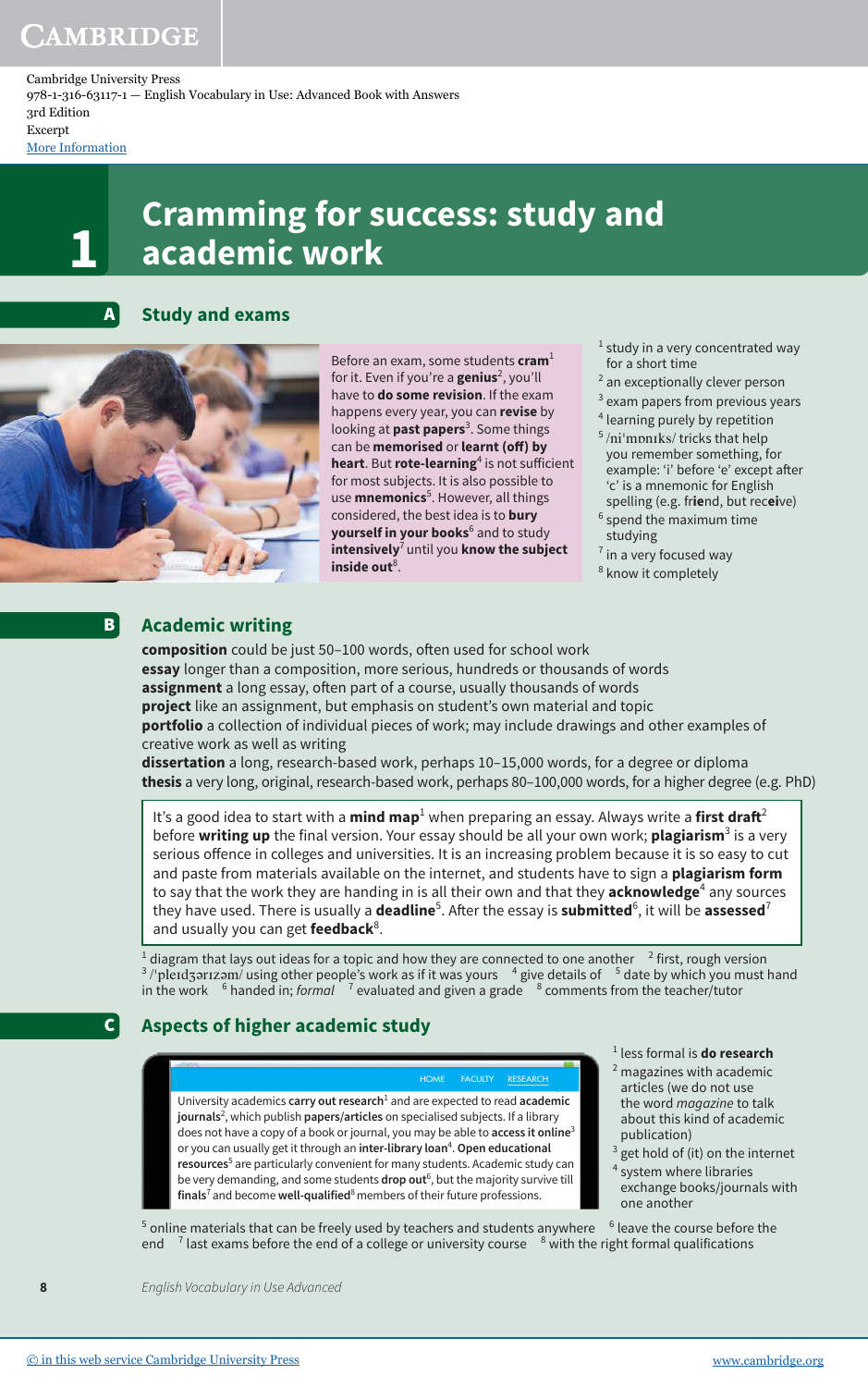Cambridge University Press 978-1-316-63117-1 — English Vocabulary in Use: Advanced Book with Answers 3rd Edition Excerpt [More Information](www.cambridge.org/9781316631171)

## **Exercises**

#### **Correct the wrong usage of words to do with written work in these sentences. 1.1**

- 1 His PhD assignment was 90,000 words long and was on the history of US place names.
- 2 Little Martha did her first dissertation in school today. It was called 'My family'.
- 3 We have to hand in an essay at the end of the course. It can consist of up to five diferent pieces of work.
- 4 The teacher gave us the title of this week's project today. We have to write 1,000 words on the topic of 'If I ruled the world' and hand it in next Monday.
- 5 At the end of this course, you have to do a 5,000-word thesis which will be assessed, and the grade will contribute to your final degree.
- 6 I think I'll do a study of people's personal banking habits for my MSc composition. It has to be about 12,000 words.
- 7 I've chosen to do the portfolio instead of the two exams, because I like to do one single piece of work where I can research something that interests me personally.

#### **Rewrite this text using words and phrases from the opposite page instead of the underlined words. 1.2**

When I'm studying in a very focused way because I'm preparing hard for an exam, I don't see any point in looking up exam papers from previous years, nor is there any point in just learning things by memory. I know some people develop very clever memory tricks to help them remember the material, but there's no real substitute for rereading and going over the term's work. It's a good idea to have some sort of diagram showing different ideas to organise your thoughts, and memory-learning is useful, but in a limited way. At the end of the day, you just have to read a huge amount until you feel you know the subject 100%.



#### **Answer these questions. 1.3**

- 1 What do we call the first attempt at writing something, e.g. an essay?
- 2 What word means 'the date by which you must do something'?
- 3 What word means 'using someone else's ideas as if they were yours'?
- 4 What are more formal words for 'to hand in' and for 'to mark'?
- 5 What phrasal verb do we use when someone doesn't complete their course?
- 6 What is another word for an academic article? Where can you read them?
- 7 What is the name of the system for getting books from other libraries?
- 8 What word means 'the comments you get back from the teacher about your work'?
- 9 What word can you use for a person who is extraordinarily intelligent?
- 10 What is a more formal way of saying 'do research'?

#### **Choose the best word from the opposite page to complete these sentences. 1.4**

- 1 If you quote an article in an essay, you must your source, giving details of author and title.
- 2 Open educational can be particularly useful for students who do not have easy access to a university library.
- 3 How much ............................... have you done for tomorrow's maths exam?
- 4 Don't forget to sign the ............................. form and hand it in with your dissertation.
- 5 Some people take a long time to find suitable work even though they are very ..............................
- 6 Orla has had a published in the British Medical Journal.
- 7 All students need a username and password to be able to journals online.
- 8 Caspar is bound to do well in his mechanics exam he knows the subject out.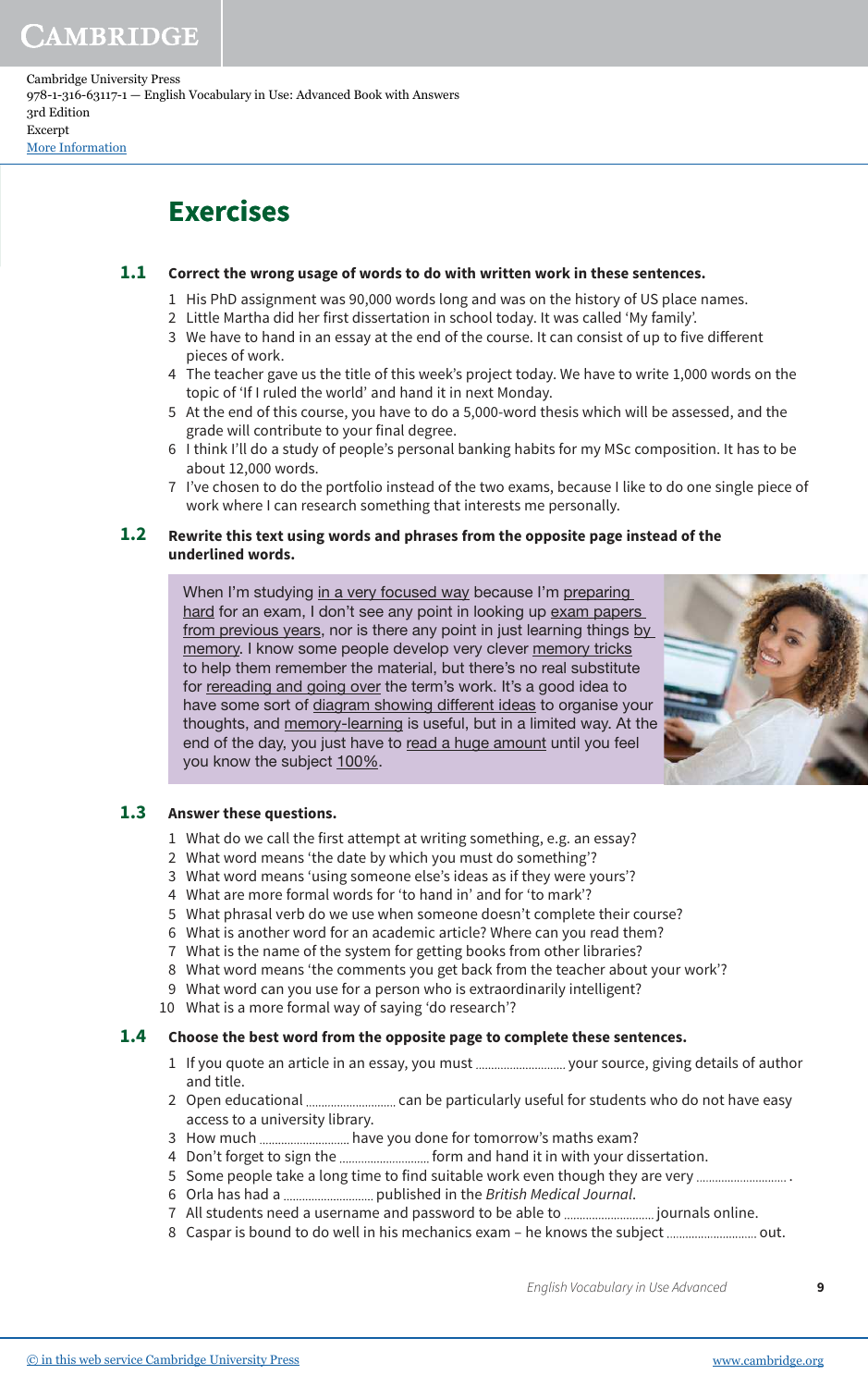A

Cambridge University Press 978-1-316-63117-1 — English Vocabulary in Use: Advanced Book with Answers 3rd Edition Excerpt

[More Information](www.cambridge.org/9781316631171)

# **2 Education: debates and issues**

## **Opportunity and equality**

All education systems may ultimately be judged in terms of **equality of opportunity**<sup>1</sup>. This is often referred to in the debates over **selective<sup>2</sup> versus <b>comprehensive**<sup>3</sup> schooling<sup>4</sup>. The main issue is whether everyone has the same opportunities for educational achievement or whether **elitism**<sup>5</sup> of one sort or another is **inherent in**<sup>6</sup> the system.

**League tables**<sup>7</sup> for schools and colleges may actually help unintentionally to **perpetuate**<sup>8</sup> inequalities, while claiming to promote the raising of standards. Inevitably, league tables divide educational institutions into good and bad, success and failure, resulting in a **two-tier system**<sup>9</sup>, or at least that is how the public **perceives**10 it. The ability of **better-of**11 parents and **wellendowed**12 schools to push children towards the institutions at the top of the league may, in the long term, have the efect of **depressing**13 opportunity for the **less well-of**14 or for children from home environments that do not provide the push and motivation to **excel**<sup>15</sup> .

Financial support of diferent kinds can help to make educational opportunity more equal. There are, for example, **scholarships**16 or **bursaries**17 that make it possible for less privileged youngsters to aford **tertiary**18 education. **Student loans**19 allow **undergraduates**20 to pay for their **tuition fees**<sup>21</sup> and living expenses while they are studying. But few would claim that real equality of opportunity has been achieved.

- $<sup>1</sup>$  when everyone has the same chances</sup>
- 2 pupils are chosen for entry, usually for academic reasons, though, in the case of some private schools, parents' ability to pay school fees may be a factor in selection
- $3$  everyone enters without exams and education is free, paid for by the government
- 4 education received at school
- 5 when you favour a small, privileged group
- 6 existing as a basic part of something
- $7$  lists of schools or colleges, from the best down to the worst, based on exam results and, sometimes, other criteria
- 8 make something continue
- $9$  a system with two separate levels, one of which is better than the other
- <sup>10</sup> sees, considers

**B** 

## **Other debates and issues**

Some people think we should return to an emphasis on **the three Rs**, the traditional, basic skills. [reading, writing and arithmetic] **Literacy** and **numeracy** are skills no one can afford to be without. [the ability to read] [the ability to count / do basic maths]

<sup>13</sup> reducing <sup>14</sup> poorer

 $11$  richer

- <sup>15</sup> achieve an excellent standard
- <sup>16</sup> money given to pay for studies, usually provided on the basis of academic merit

<sup>12</sup> receiving a lot of money in grants, gifts from rich people, etc. [= **endowments**]

- <sup>17</sup> money given to pay for studies, usually provided on the basis of need
- <sup>18</sup> education at university or college level
- <sup>19</sup> money that students can borrow from a bank while studying and then pay back once they are in work
- <sup>20</sup> students doing a first degree [**postgraduates =** students doing a further degree]
- <sup>21</sup> money paid to receive teaching

**Language help**

Notice how compound adjectives like well-of, well-endowed, high-achieving, badly-performing can be used in comparative and superlative forms, e.g. **better-of**, **best-endowed**, **higher-achieving**, **worst-performing**.

**Curriculum reform** is often done for

political reasons rather than for good educational ones. [changes to what is covered in the national **syllabus** = plan of what is to be studied] Nowadays, **lifelong**/**continuing education** is an issue, and creating opportunities for **mature students**  is important. [education for all ages] [adult students older than the average student] **Special needs education** is expensive because class sizes need to be small or **one-to-one**. [education for children who cannot learn in the normal way, because they have some disability] [one teacher and one pupil, not a group] Children are unhappy at school if there is a lot of **bullying**. [threatening behaviour] Some headteachers complain that getting to grips with constant new government **guidelines** on what

schools should be doing is a **distraction** from what they ought to be focusing on. [advice (oten oficial) on how something should be done] [takes attention away]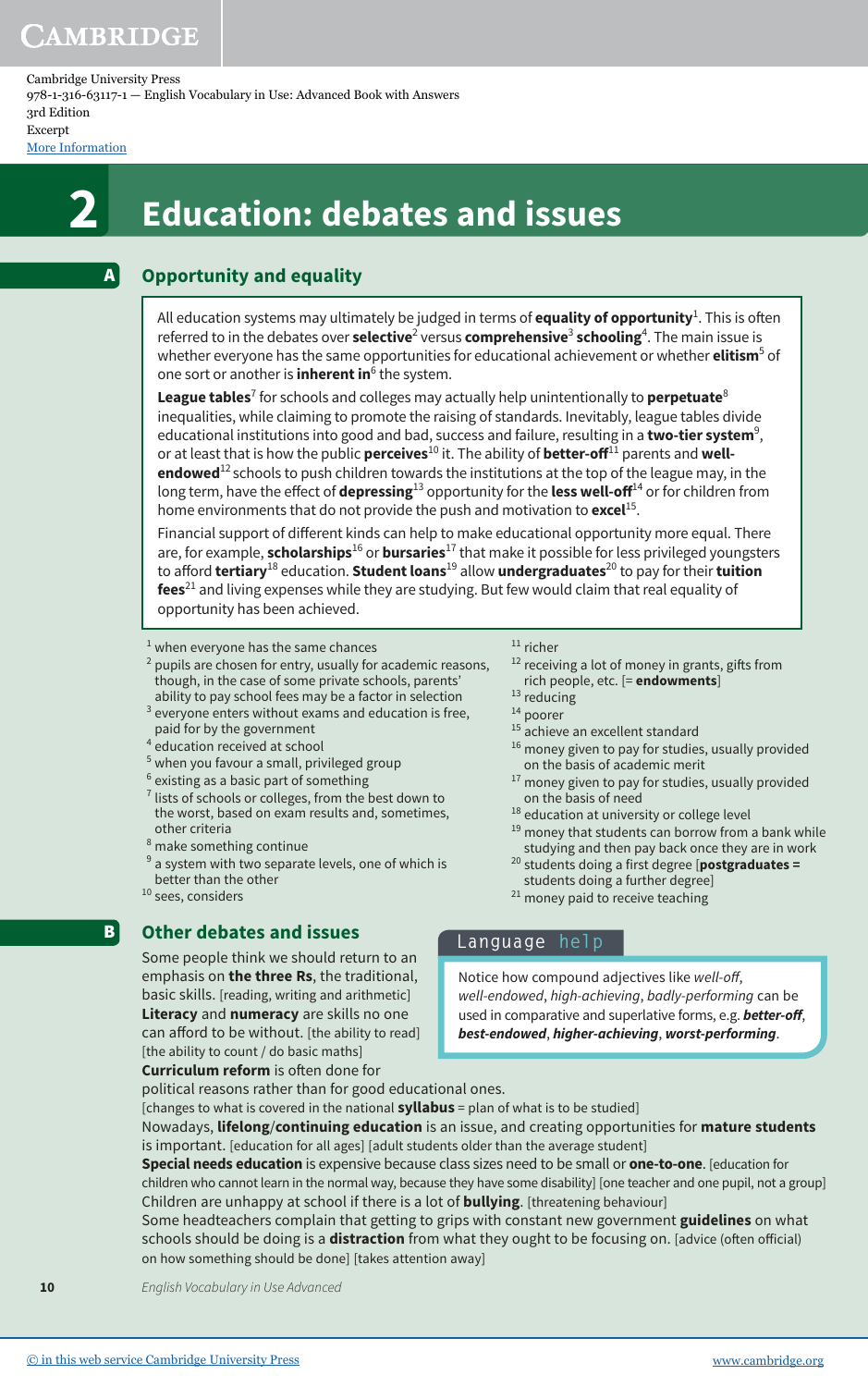Cambridge University Press 978-1-316-63117-1 — English Vocabulary in Use: Advanced Book with Answers 3rd Edition Excerpt [More Information](www.cambridge.org/9781316631171)

## **Exercises**

#### **Complete the collocations by filling in the missing words according to the meaning given in brackets. 2.1**

- 1 tables (lists of schools from best to worst)
- 2 education (entry to schools is decided by exam results)
- 3 equality of (when everyone has the same chances)
- 4 inequalities (make inequalities continue)
- 5 education (at university or college level)
- **Rewrite these sentences so they are more formal by using words and phrases from the opposite page instead of the underlined words. Make any other changes that are necessary. 2.2**
	- 1 Inequality is built into the education system.
	- 2 Giving access only to privileged groups is bad for the country in the long term.
	- 3 Education where everyone gets into the same type of school without exams is a basic political ideal in many countries.
	- 4 A system where there are two levels of schools reduces the opportunities for children from poorer families and favours those from richer families.
	- 5 Some private schools have lots of wealth and receive gifts of money, and this means they can have better resources.
	- 6 All parents want their children to achieve the best possible results at school.
	- 7 Emphasis on the three Rs is considered by parents to be the key to success.
	- 8 The government is increasing its provision for education that young people can enter after finishing secondary school.

#### **Correct these statements about words or expressions from the opposite page. Correct each of them twice – once by changing the definition and once by changing the word being defined. 2.3**

- 1 One-to-one education is another way of saying continuing education. One-to-one education means a situation where there is one teacher and one student. Lifelong education is another way of saying continuing education.
- 2 Numeracy refers to the ability to read.
- 3 A student who is doing a doctorate is an undergraduate.
- 4 Excelling is when a pupil uses frightening or threatening behaviour towards another child who is smaller or less powerful in some way.
- 5 Tertiary education is the stage that follows primary education.
- 6 Comprehensive schools choose the best students to study there.
- 7 Guidelines list schools from good to bad according to their exam results.

#### **Complete each sentence with a word from the opposite page. 2.4**

- 1 Matt won a ................................ because of his excellent academic record.
- 2 Zara's parents said that starting a rock band with her friends would be too much of a from her studies.
- 3 The report contains some interesting ................................ on how best to prepare for exams.
- 4 There were two ............................ students in my class at university, but most of us were just 19.
- 5 Katia wouldn't have been able to go to university if her grandparents hadn't paid her tuition .............................. for her.
- 6 Most undergraduates need to take out a student ................................ to cover their costs while they study for a degree.
- 7 Primary schools usually spend a lot of time on the ............................. Rs.
- 8 At university I was lucky enough to have a lot of tutorials, just me and the tutor!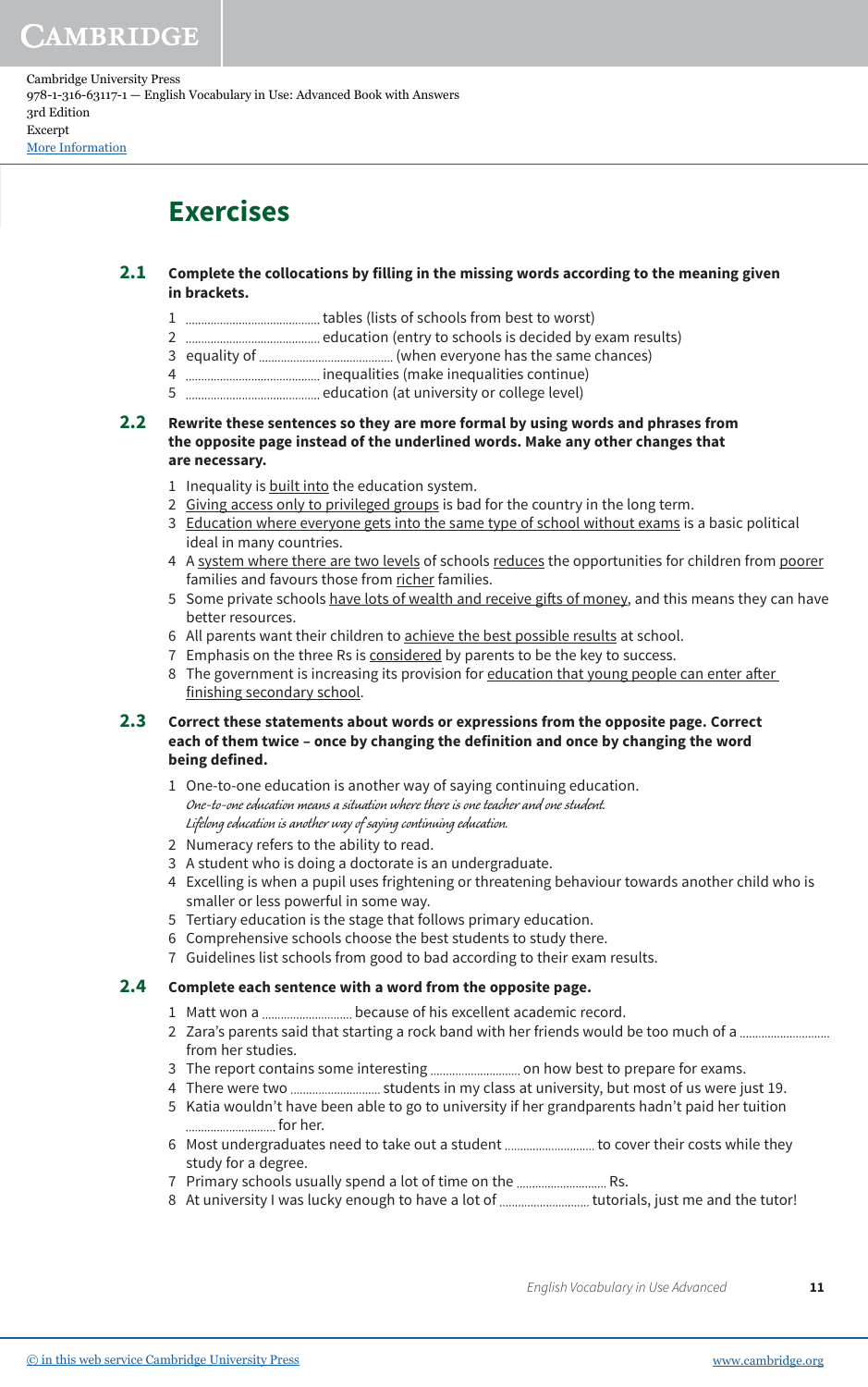### Cambridge University Press

978-1-316-63117-1 — English Vocabulary in Use: Advanced Book with Answers 3rd Edition

### Excerpt

[More Information](www.cambridge.org/9781316631171)

# **3 Applying for a job**

#### **A job ad** A

n a  $\overline{C}$ Careers Branches About Us Conta

### **Customer Service Assistant**

Do you have excellent **communication skills** and a genuine **passion for**<sup>1</sup> customer service? Are you looking for a **challenging**<sup>2</sup> role within a **fast-paced**<sup>3</sup> working environment?

FDR Bank has several new **openings**<sup>4</sup> for Customer Service Assistants. **Reporting to**<sup>5</sup> the Customer Service Manager, you will be responsible for dealing with customer enquiries on the phone and via email. No **previous experience**<sup>6</sup> is necessary as full training<sup>7</sup> will be given. The post<sup>8</sup> offers excellent career prospects<sup>9</sup> to candidates who demonstrate **leadership qualities** <sup>10</sup> as we are keen to promote and develop talent within the company.

We offer a **competitive salary**<sup>11</sup> and an attractive **benefits package**<sup>12</sup> including pension, **healthcare plan** and **subsidised**<sup>13</sup> meals.

If this sounds like the job for you, then click here to fill in the **online application** form, including details of your **salary expectations**.

- if you have a passion for something, you like it very much
- <sup>2</sup> a positive word for something which is exciting and difficult
- if an environment is fast-paced, things happen quickly there
- <sup>4</sup> available jobs
- <sup>5</sup> if you report to someone, he/she is your boss
- $6$  experience of this type of job from before
- $<sup>7</sup>$  all the training you need</sup>
- <sup>8</sup> job
- $9$  opportunities for promotion and career development
- <sup>10</sup> the ability to lead a group
- $11$  as good as, or better than, other salaries for similar jobs
- $12$  all the extra benefits that a company offers (as well as a salary)
- <sup>13</sup> partly paid for by the company

#### **A cover letter B**

You want your application to **stand out** [be better than others], so you should include a clear, well-written **cover letter**<sup>1</sup> which highlights key points from your CV. Here is a letter sent with the application for the job in A above.

## **Mention** any studies relevant to connected to] .<br>the role.

previous managerial my previous role as (Sales Manager), I led a team of

### Dear **Sir or Madam**<sup>2</sup>

Please find attached my CV in support of my application for the **position** of Customer Service Assistant. I have just completed my degree in Business Studies and am keen to gain **hands-on**<sup>3</sup> experience in this area.

During my course I chose to study several modules on banking and finance, as I have always been interested in working in this field<sup>4</sup>. In addition, I have worked as a parttime sales assistant in a large department store for the last two years. This has given me valuable **customer-facing**<sup>5</sup> experience, as well as developing good communication skills both with customers and the rest of the team. I am a **team player**<sup>6</sup> and I am keen to develop my career and gain **managerial**  experience<sup>7</sup> in the future.

Thank you for taking the time to consider this application and I look forward to hearing from you.

### **Yours faithfully**<sup>8</sup>

Rebecca White

Be sure to specify the job you are applying for at the beginning of the letter.

### It is important to mention

any relevant experience you have, to show your suitability for the role. If you can, provide examples of specific projects you have carried out. [done]

- $1$  a letter sent with a job application (also called a **covering letter**)
- <sup>2</sup> how you start a letter when you do not know the name of the person you are writing to
- <sup>3</sup> practical, direct (not theoretical)
- 4 area of business or activity
- <sup>5</sup> dealing directly with customers
- <sup>6</sup> a person who is good at working with others
- $7$  experience of managing other people
- 8 how you finish a letter when you do not know the name of the person you are writing to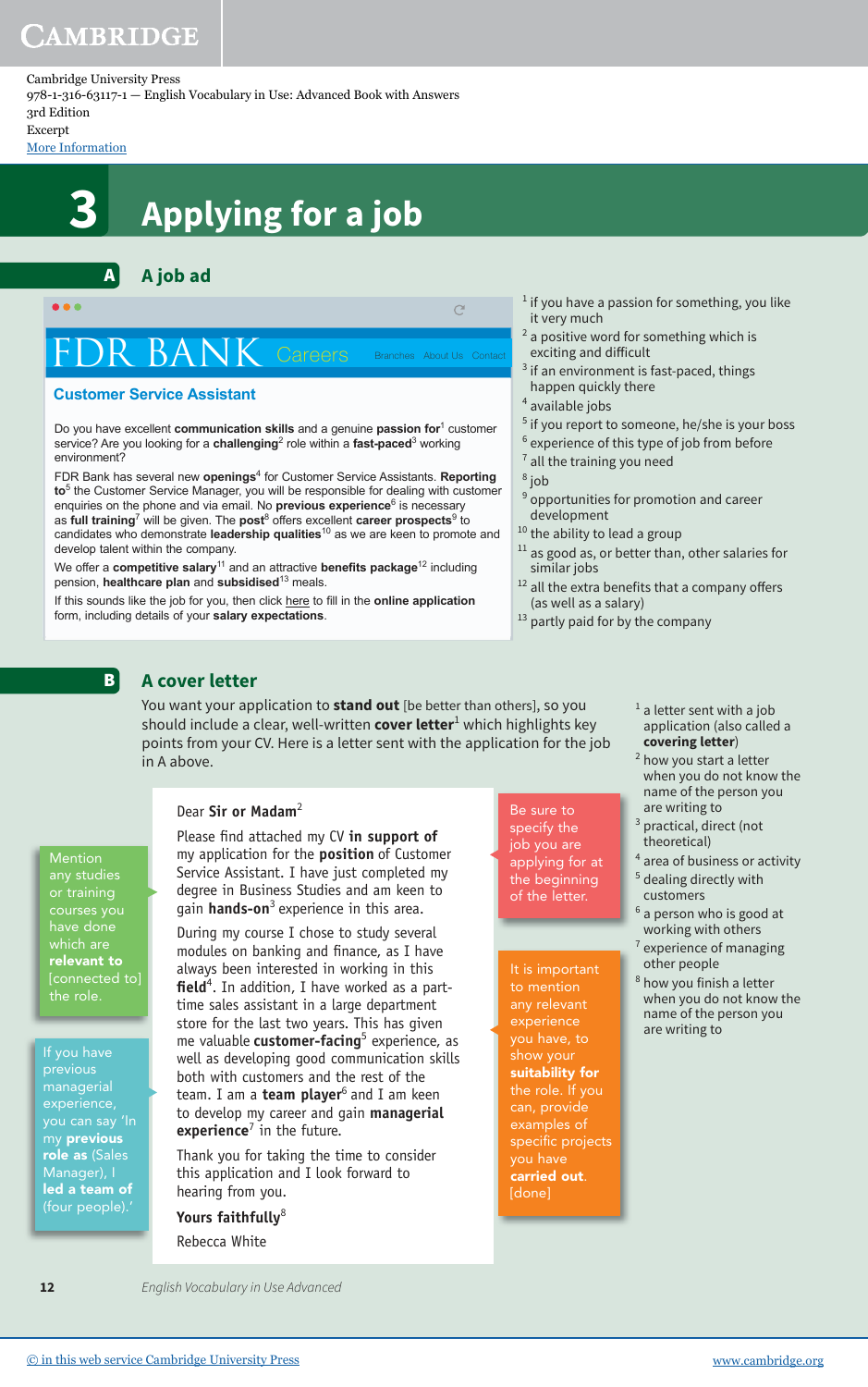Cambridge University Press 978-1-316-63117-1 — English Vocabulary in Use: Advanced Book with Answers 3rd Edition Excerpt [More Information](www.cambridge.org/9781316631171)

## **Exercises**

#### **Match the two parts of these business collocations from A and B. 3.1**

|    | 1 healthcare    |  | a faithfully  |
|----|-----------------|--|---------------|
|    | 2 team          |  | b prospects   |
|    | 3 Yours         |  | c plan        |
|    | 4 competitive   |  | d a team      |
|    | 5 challenging   |  | e application |
|    | 6 communication |  | f role        |
|    | 7 online        |  | g letter      |
|    | 8 lead          |  | h player      |
|    | 9 career        |  | skills        |
| 10 | cover           |  | salary        |
|    |                 |  |               |

#### **Replace the underlined words with a word or phrase from A or B with a similar meaning. 3.2**

- 1 You don't need to have done this job before.
- 2 As part of my new job, I get meals partly paid for by the company.
- 3 It's really important to make your application <u>look different from all the others</u>.
- 4 Working in the factory over the summer gave me some direct experience of manufacturing.
- 5 I'm hoping to work in the area of automotive manufacturing.
- 6 Prism Consulting has a number of positions available for graduates.
- 7 The ad said the company will provide all the training you need.
- 8 You should only apply for the job if you have led a team before.
- 9 The salary isn't great, but they offer an attractive set of other advantages.

#### **Look at A and B. Fill the gaps in these sentences, using a word from the box and a suitable preposition. 3.3**

| carried | passion . | relevant reported role suitable support |  |  |
|---------|-----------|-----------------------------------------|--|--|
|         |           |                                         |  |  |

- 1 I am sending my CV in my application for the position of sales team leader.
- 2 I have a ............................. sales.
- 3 Jakob's experience is more .............................. the job than Sylvana's.
- 4 In my previous Sales Representative, I the Sales Manager.
- 5 While working as a Customer Service Assistant, I also .............................. some research projects for the marketing department.
- 6 He only has 6 months' experience as a trainee. I don't think that makes him ............................. the job of quality manager.

#### **Answer these questions. 3.4**

- 1 What do we call a job which deals directly with the customers?
- 2 How can we describe someone who works well with other people?
- 3 How should you start a letter to someone whose name you don't know?
- 4 What four other words can be used instead of 'job' in an advertisement?
- 5 How can we describe a working environment which is busy and rapidly changing?

## **3.5 Over to you**

Find a job ad that you are interested in and write an example cover letter in English.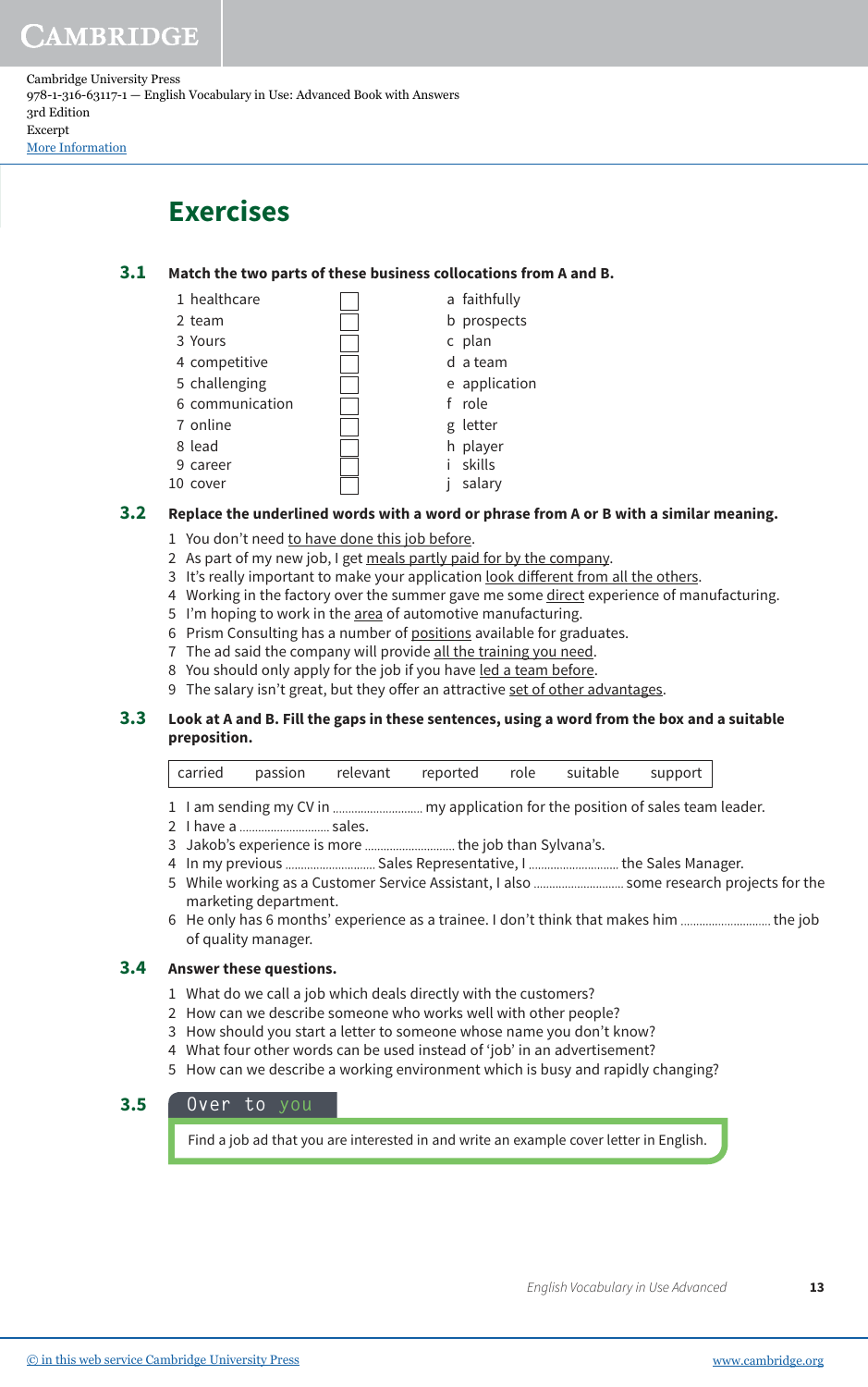A

**B** 

Cambridge University Press 978-1-316-63117-1 — English Vocabulary in Use: Advanced Book with Answers 3rd Edition Excerpt

[More Information](www.cambridge.org/9781316631171)

# **4 Job interviews**

## **Preparing for interviews**

When companies are **recruiting**<sup>1</sup>, they often have a set of **criteria**<sup>2</sup> (e.g. three years of experience in the field, or a degree in a relevant area) which they use to find the most suitable candidates. If you are **shortlisted**<sup>3</sup> for an interview, make sure you **do your homework** first: find out as much as you can about the company, its products, markets, competitors, etc. If you can, ask a friend to do a **trial run<sup>4</sup> with you. This will help <b>boost<sup>5</sup> your confidence**. The interview may be conducted by a **panel** [a group of people], probably including your future **line manager**<sup>6</sup> . Don't forget to **make eye contact** with all the interviewers while you are talking. As you arrive for the interview, **body language**<sup>7</sup> is important. Give a **firm handshake** and **speak up**<sup>8</sup> . This will help to create a good **first impression**.

 $^1$  hiring (new staff)  $^{-2}$  requirements you use to make a decision  $^{-3}$  selected from a larger group  $^{-4}$  a practice of something new <sup>5</sup> improve or increase <sup>6</sup> the person who is directly responsible for your work <sup>7</sup> physical movements which show how you are feeling  $8$  speak (more) loudly and clearly

### **During an interview**

These are examples of things that might be said at a job interview.

**A:** So, can you **talk us through** $^1$  your CV?

**A job offer**

C

**14**

**B:** Well, I studied Engineering and then took a job as a trainee<sup>2</sup> at F3 Telecom.

**A:** I'd like to ask about opportunities for **professional development**<sup>3</sup> .

**B:** We have a very good **in-house**<sup>4</sup> training programme for **new recruits**<sup>5</sup>.

Can you give us an example of how you've worked well **under pressure**?

How would your colleagues / your **supervisor**<sup>6</sup> describe you?

I'm keen to **take on**<sup>7</sup> more responsibility.

**A:** We're looking to **fill the post**<sup>8</sup> fairly quickly. If you are successful, how soon could you start?

**B:** The **notice period**<sup>9</sup> on my present job is just two weeks, so I could start very soon.



 $<sup>1</sup>$  tell us about in more detail  $<sup>2</sup>$ </sup></sup> <sup>2</sup> a person who is learning a new job  $^{-3}$  training given to employees to increase their knowledge or skills  $^{-4}$  within the company  $^{-5}$  people who have just joined (the company) <sup>6</sup> the person who checks your work  $^{-7}$  start to have  $^{-8}$  find someone to do the job  $^{-9}$  time you need to work in your job after you have officially told the company you are leaving

|                                                                                                                                                                                                                                                                                                                                                                                                           |                                                                  | Reply | Forward |  |  |                  |  |  |  |
|-----------------------------------------------------------------------------------------------------------------------------------------------------------------------------------------------------------------------------------------------------------------------------------------------------------------------------------------------------------------------------------------------------------|------------------------------------------------------------------|-------|---------|--|--|------------------|--|--|--|
| Dear Mr Malton.                                                                                                                                                                                                                                                                                                                                                                                           |                                                                  |       |         |  |  |                  |  |  |  |
| Thank you for attending the interview last week. We very much enjoyed meeting you. We are delighted to offer you<br>the position of Trainee Programmer. We believe your qualifications and experience will be an ideal fit for the job.                                                                                                                                                                   |                                                                  |       |         |  |  |                  |  |  |  |
| Please review the attached document outlining <sup>2</sup> your salary, benefits (including paid leave <sup>3</sup> ) and reporting<br>structure <sup>4</sup> , and sign where indicated. Return the document within five business days. Once we have received the<br>paperwork, we will contact you to arrange your start date.<br>We look forward to welcoming you as part of our team.<br>Kind regards |                                                                  |       |         |  |  |                  |  |  |  |
|                                                                                                                                                                                                                                                                                                                                                                                                           |                                                                  |       |         |  |  | Melanie Stephens |  |  |  |
|                                                                                                                                                                                                                                                                                                                                                                                                           |                                                                  |       |         |  |  |                  |  |  |  |
| $1$ very suitable for                                                                                                                                                                                                                                                                                                                                                                                     | $3$ time off you are paid for, such as holiday or parental leave |       |         |  |  |                  |  |  |  |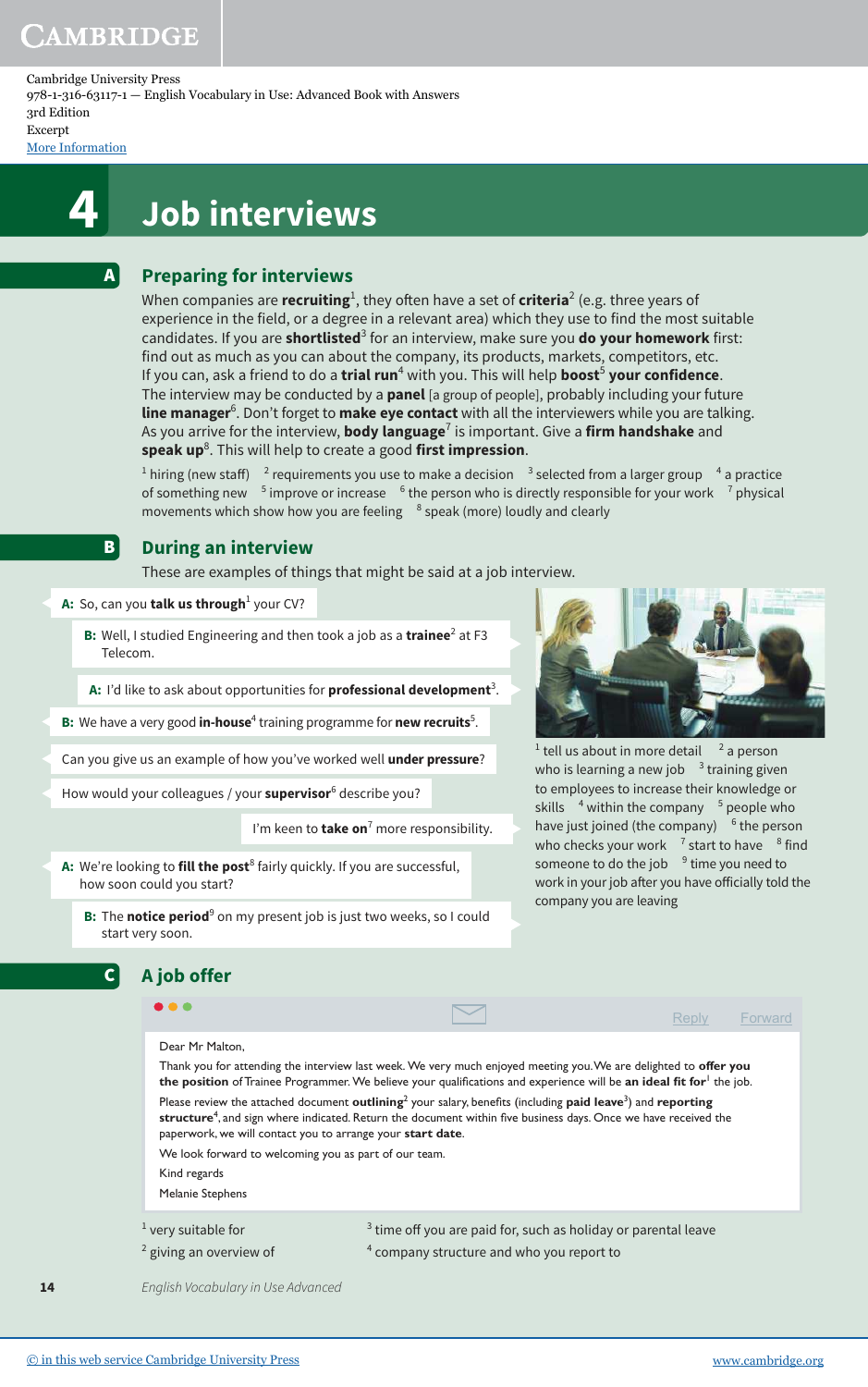Cambridge University Press 978-1-316-63117-1 — English Vocabulary in Use: Advanced Book with Answers 3rd Edition Excerpt [More Information](www.cambridge.org/9781316631171)

## **Exercises**

#### **Look at A and fill in the tips for a successful interview. 4.1**

- 1 Before the interview, your : find out as much as you can about the company and prepare answers to common interview questions.
- 2 If you can, do a to practise how you will answer the interview questions.
- 3 You need to create a good with the interviewers. Dress smartly and professionally.
- 4 Remember that your ............................... also plays an important part. Don't forget to smile! This will make you seem more friendly, and might actually ................................. your confidence too.
- 5 Make sure you greet your interviewer with a . Make when you talk to them – look at them directly.
- 6 During the interview, describe all your relevant education and experience to show how you fulfil all the .............................. for the job.

#### **Choose the correct word from A and B to complete the sentences. 4.2**

- 1 I'm afraid you'll have to speak up / eye up / head up. I can hardly hear what you're saying.
- 2 We are taking / recruiting / searching people for our new branch in the city centre.
- 3 If we can't fill / fulfil / supply the post internally, we'll have to advertise externally.
- 4 If I get the new job, I will have to take up / over / on more responsibility, but I will get a salary increase.
- 5 I don't like working *under pressure / under stress / by force*. I end up making mistakes.
- 6 As part of the programme of reporting structure / professional development / notice period, we would like to invite you to a session on project management.

#### **Rewrite the following sentences using expressions from A, B and C. 4.3**

- 1 Could you tell us about your previous experience in this field?
- 2 I think we should give the job to Ruth. She seems perfectly suited to the team.
- 3 Employees are entitled to 30 days' holiday.
- 4 The group of interviewers will include your future line manager.
- 5 They just called me to say I have been chosen (as one of the best candidates) for an interview.

#### **Look at B and C opposite. There is one mistake in each of these sentences. Correct the mistakes. 4.4**

- 1 Please find attached a document overviewing your working conditions.
- 2 In some companies the leaving period can be as much as six months.
- 3 I'm going to be working as a superior, in charge of a team of 4 people.
- 4 The company doesn't do any in-ofice training. It's all done externally.
- 5 My begin date for the new job is 1 July.
- 6 I'm a trainer accountant. I haven't passed my qualifying exams yet.

### **4.5 Over to you**

- **•** What do you do before a stressful situation to boost your confidence?
- **•** Would you rather have a lot of paid leave or a higher salary?
- **•** Do you work better under pressure? Or do you prefer to have more time?
- **•** Do you enjoy taking on extra responsibility? Or do you find it stressful?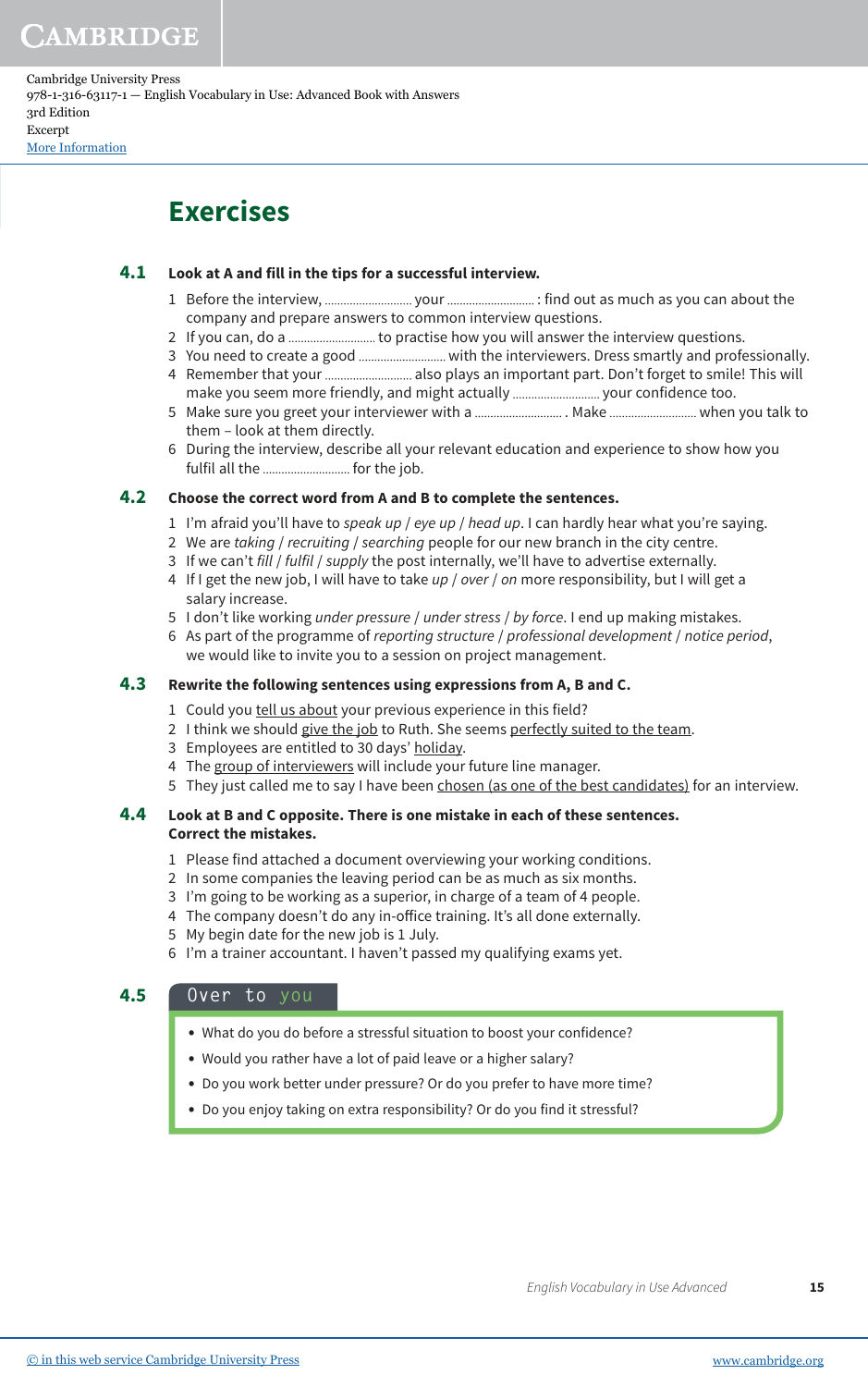Cambridge University Press 978-1-316-63117-1 — English Vocabulary in Use: Advanced Book with Answers 3rd Edition Excerpt

[More Information](www.cambridge.org/9781316631171)

A

B

# **5 At work: colleagues and routines**

## **Colleagues**



Philip is my **opposite number**<sup>1</sup> in the company's New York ofice. We have a good **working relationship**<sup>2</sup> and there's a lot of day-today **collaboration**<sup>3</sup> . Having a

**counterpart**<sup>4</sup> like Philip in another branch is a great support. Last month we got a new boss, who quickly established a good **rapport**<sup>5</sup> with everyone. She likes us to **take the initiative**<sup>6</sup> . The company is very **hierarchical<sup>7</sup>; there's a <b>pecking order**<sup>8</sup> for everything. I do a **job-share**<sup>9</sup> with a woman called Rose, which suits us as we each have childcare responsibilities. My ofice uses a **hot-desking**<sup>10</sup> system, so I sit in a diferent place every day. I socialise with my **workmates**<sup>11</sup> outside of work, but we try not to **talk shop**<sup>12</sup> on those occasions.

**During the day (different work patterns)**

- $1$  has the same position / does the same job as me
- $2$  way of communicating and working together
- <sup>3</sup> working together to achieve shared goals
- <sup>4</sup> more formal equivalent of opposite number
- <sup>5</sup> /ræˈpɔː/ communication/relationship
- $6$  make decisions without being told what to do
- $\frac{7}{h}$ haɪəˈrɑːkɪkəl/ has a structure with important and less important people
- $8$  a system where some people have the right to get benefits/promotions before others
- $9$  an agreement where two people each share the same job
- <sup>10</sup> a policy of sharing desks in an office, so people sit at whichever desk is free on a particular day
- $11$  colleagues you are friendly with (especially in non-professional occupations); informal
- <sup>12</sup> talk about work; informal



I do fairly **mundane**<sup>1</sup> tasks. Occasionally I have to **meet a deadline**<sup>2</sup> or they need someone to **volunteer**<sup>3</sup> for something. Then the job is more **rewarding**<sup>4</sup> and **stimulating**<sup>5</sup> . Sometimes I have a heavy **workload**<sup>6</sup> but at other times it can be quite light.

 $^1$  ordinary, not interesting  $^2$ have something finished by a fixed day or time  $3$  offer to do something without being asked or told to do it  $^{-4}$  making you feel satisfied that you have done something important or useful, or done something well encouraging new ideas or new thinking <sup>6</sup> amount of work I have to do



I start work at my machine at seven o'clock when I'm on the **day shit**. The job's **mechanical<sup>1</sup> and <b>repetitive**<sup>2</sup>. All I ever think about is **knocking off<sup>3</sup> at three o'clock.** The shit I hate most is the **night shit**. I start at ten and work till six in the morning. It's a bit **monotonous**<sup>4</sup>. It's not a **satisfying**<sup>5</sup> job – I feel I need something a bit more **challenging**<sup>6</sup> .

 $^1$  you don't have to think about what you are doing  $^2$  $12$  the same thing is repeated every day  $^3$  finishing work; *informal*  $^{-4}$  boring because it never changes  $^{-5}$  (does not) make me feel pleased by providing what I need or want  $6$ <sup>6</sup> that tests my ability or determination



I have a pretty **glamorous<sup>1</sup> job. I'm** a pilot. But the hours are **irregular** and **anti-social<sup>2</sup>.** I'm not **stuck behind a desk**<sup>3</sup>, but long-haul flights can be a bit **mind-numbing**<sup>4</sup>; most of the time the plane just flies itself. We work to very **tight schedules**<sup>5</sup>. But I shouldn't complain. I feel sorry for people who are **stuck in a rut**<sup>6</sup> or who are in **dead-end**<sup>7</sup> jobs.

 $^1$  very exciting, which everyone admires  $^{-2}$  do not enable one to have a normal social life  $^{-3}$  $3$  sitting at a desk all day; *informal*  $4$  extremely boring  $5$  very strict or severely limited timetables 6 stuck/trapped in a job they can't escape from <sup>7</sup>  $<sup>7</sup>$  with no prospects of promotion</sup>



I started off as a **technician**<sup>1</sup>. After retraining, I worked for a software company, and later I **went in with<sup>2</sup> a** friend and we formed our own software company as a **start-up**<sup>3</sup> in 2009, so now I'm **self-employed**. My husband is **freelance**<sup>4</sup> : he works for several diferent companies as and when they need work done – he's a computer **programmer**<sup>5</sup> .

 $^1$  person whose job involves practical work with scientific or electrical equipment  $^{-2}$ <sup>2</sup> formed a business partnership with <sup>3</sup>  $3$  a small business that has just started  $4$  or works freelance <sup>5</sup> someone who writes computer programs